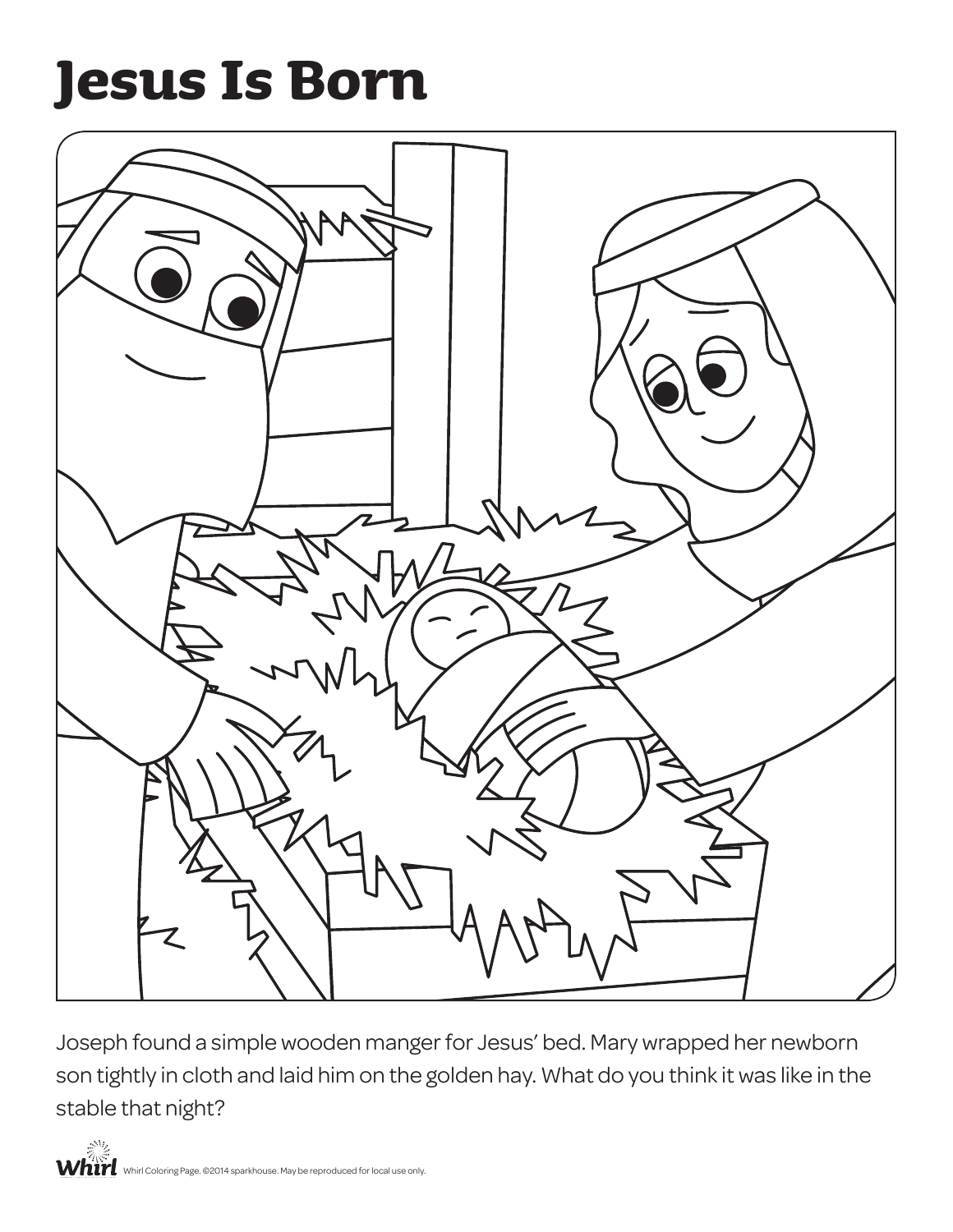What's different about how your church looks today?

Circle the pictures below if they represent new things that you see in your worship space. • Today is **Christmas Eve**.





- 
- On Christmas we **celebrate the birth** of baby Jesus.
- Christmas is **Jesus' birthday**!

Here is a picture of baby Jesus in the manger. Because it is Jesus' birthday, decorate this scene with balloons and streamers to help celebrate!